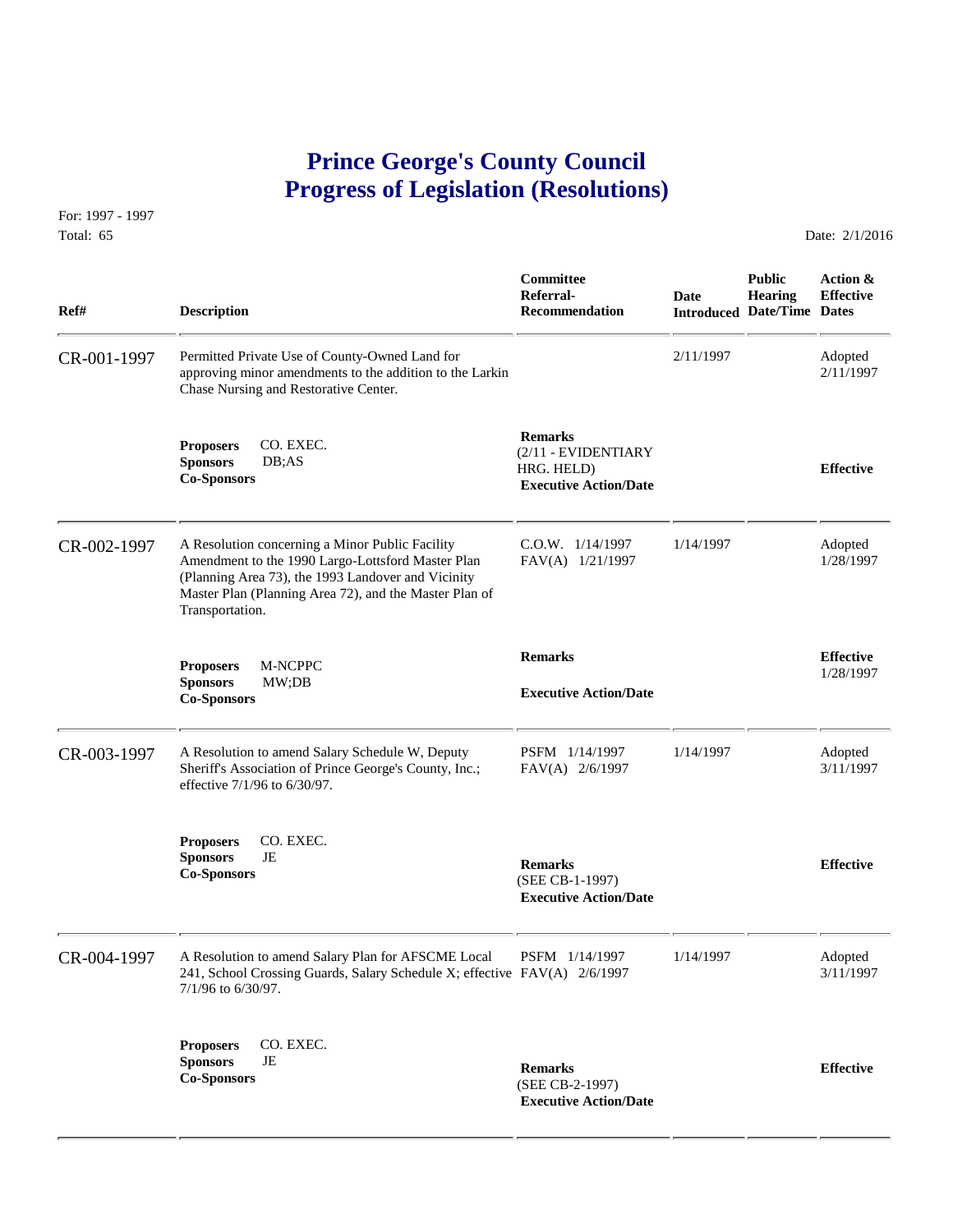**For: 1997-1997 Prince George's County Council** Page 2 of 14<br> **Progress of Legislation (Resolutions)** Date: 2/1/2016 **Total: 65 Progress of Legislation (Resolutions)** 

| Ref#<br>CR-005-1997 | <b>Description</b><br>A Resolution amending the Prince George's County portion PZED 1/28/1997<br>of the Maryland-National Capital Park and Planning<br>Commission Operating Budget for Fiscal Year 1996-1997<br>to add funding in the Administration Fund for consultant<br>services. | <b>Committee</b><br>Referral-<br><b>Recommendation</b><br>FAV 1/29/1997 | Date<br><b>Introduced</b><br>1/28/1997 | <b>Public</b><br><b>Hearing</b><br>Date/Time<br>2/18/1997<br>$1:30$ P.M. | Action &<br><b>Effective</b><br><b>Dates</b><br>Adopted<br>2/18/1997 |
|---------------------|---------------------------------------------------------------------------------------------------------------------------------------------------------------------------------------------------------------------------------------------------------------------------------------|-------------------------------------------------------------------------|----------------------------------------|--------------------------------------------------------------------------|----------------------------------------------------------------------|
|                     | <b>Proposers</b><br>M-NCPPC<br><b>Sponsors</b><br>SD;MW;AS<br><b>Co-Sponsors</b>                                                                                                                                                                                                      | <b>Remarks</b><br><b>Executive Action/Date</b>                          |                                        |                                                                          | <b>Effective</b>                                                     |
| CR-006-1997         | A Resolution to suspend the approval and issuance of use<br>and occupancy permits and secondhand dealer permits to<br>operate a pawn shop in the County pending consideration<br>of proposed legislation to regulate the number and location<br>of pawn shops.                        | PZED 1/28/1997<br>FAV(A) 1/29/1997                                      | 1/28/1997                              | 2/18/1997<br>$1:45$ P.M.                                                 | Adopted<br>2/18/1997                                                 |
|                     | <b>SD</b>                                                                                                                                                                                                                                                                             | <b>Remarks</b>                                                          |                                        |                                                                          | <b>Effective</b>                                                     |
|                     | <b>Proposers</b><br><b>Sponsors</b><br>SD;RVR;MW;AS;IG;JE;AMC<br><b>Co-Sponsors</b>                                                                                                                                                                                                   | <b>Executive Action/Date</b>                                            |                                        |                                                                          |                                                                      |
| CR-007-1997         | A Resolution to amend the County Council Rules of<br>Procedure pertaining to the first reading or presentation of<br>proposed bills and resolutions.                                                                                                                                  | RULES 2/4/1997                                                          | 2/4/1997                               |                                                                          |                                                                      |
|                     | <b>Proposers</b><br>WM<br><b>Sponsors</b><br><b>Co-Sponsors</b>                                                                                                                                                                                                                       | <b>Remarks</b><br><b>Executive Action/Date</b>                          |                                        |                                                                          | <b>Effective</b>                                                     |
| CR-008-1997         | Ten Year Water & Sewerage Plan (December 1996<br>Amendment Cycle) to change the water $\&$ sewer category<br>designations within the 1994 Comprehensive Ten Year<br>Water and Sewerage Plan.                                                                                          | THE 2/18/1997<br>FAV(A) 3/13/1997                                       | 2/18/1997                              | 3/11/1997<br>1:30 P.M.                                                   | Adopted<br>3/25/1997                                                 |
|                     | CO. EXEC.<br><b>Proposers</b>                                                                                                                                                                                                                                                         | <b>Remarks</b>                                                          |                                        |                                                                          | <b>Effective</b>                                                     |
|                     | <b>Sponsors</b><br>SD;MW;DB<br><b>Co-Sponsors</b>                                                                                                                                                                                                                                     |                                                                         |                                        |                                                                          | 4/8/1997                                                             |
|                     |                                                                                                                                                                                                                                                                                       | <b>Executive Action/Date</b>                                            |                                        |                                                                          |                                                                      |
| CR-009-1997         | A Resolution concerning retirement incentive to amend the C.O.W. 2/11/1997<br>Salary Plan of the County to provide cash incentive<br>payments for retirement from County service before a<br>certain date.                                                                            | FAV 2/18/1997                                                           | 2/11/1997                              |                                                                          | Adopted<br>2/18/1997                                                 |
|                     | <b>Proposers</b><br>CO. EXEC.<br><b>Sponsors</b><br>DB;AS;MW                                                                                                                                                                                                                          | <b>Remarks</b>                                                          |                                        |                                                                          | <b>Effective</b>                                                     |
|                     | <b>Co-Sponsors</b>                                                                                                                                                                                                                                                                    | <b>Executive Action/Date</b>                                            |                                        |                                                                          |                                                                      |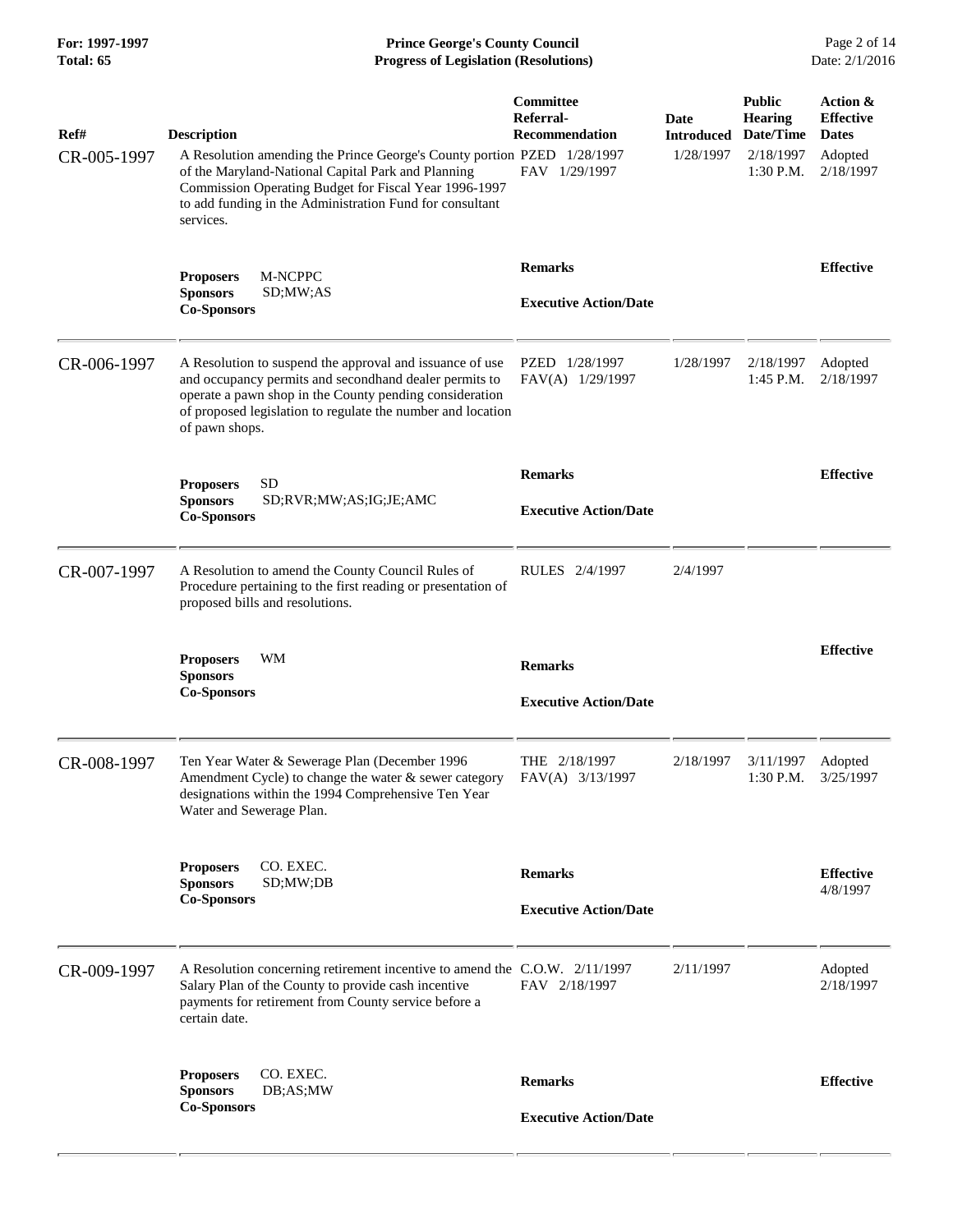| For: 1997-1997<br>Total: 65 | <b>Prince George's County Council</b><br>Date: 2/1/2016<br><b>Progress of Legislation (Resolutions)</b>                                                                                                                         |                                                                                           |                                        |                                              |                                                                     |
|-----------------------------|---------------------------------------------------------------------------------------------------------------------------------------------------------------------------------------------------------------------------------|-------------------------------------------------------------------------------------------|----------------------------------------|----------------------------------------------|---------------------------------------------------------------------|
| Ref#<br>CR-010-1997         | <b>Description</b><br>The Unification of the City of Takoma Park Under the<br>Singular Jurisdiction of Montgomery County, Maryland.                                                                                             | <b>Committee</b><br>Referral-<br><b>Recommendation</b><br>PZED 2/25/1997<br>FAV 3/27/1997 | Date<br><b>Introduced</b><br>2/25/1997 | <b>Public</b><br><b>Hearing</b><br>Date/Time | Action &<br><b>Effective</b><br><b>Dates</b><br>Adopted<br>4/8/1997 |
|                             | <b>SD</b><br><b>Proposers</b><br><b>Sponsors</b><br>SD;MW;WM;DB<br><b>Co-Sponsors</b>                                                                                                                                           | <b>Remarks</b><br><b>Executive Action/Date</b>                                            |                                        |                                              | <b>Effective</b>                                                    |
| CR-011-1997                 | A Resolution to appoint a Special Committee of the District<br>Council to review the Draft Transit District Development<br>Plan for the College Park - Riverdale Transit District<br>Overlay Zone and proposed alternate plans. |                                                                                           | 2/25/1997                              |                                              | Adopted<br>2/25/1997                                                |
|                             | AMC<br><b>Proposers</b><br><b>Sponsors</b><br>AMC<br><b>Co-Sponsors</b>                                                                                                                                                         | <b>Remarks</b><br><b>Executive Action/Date</b>                                            |                                        |                                              | <b>Effective</b>                                                    |
| CR-012-1997                 | Sheriff Officials - Salary Schedule "S-O" to amend the<br>Salary Plan of the County to reflect certain wages and<br>benefit modifications of Sheriff Officials; effective July 1,<br>1996 - June 30, 1997.                      | PSFM 3/4/1997<br>FAV 3/6/1997                                                             | 3/4/1997                               |                                              | Adopted<br>4/8/1997                                                 |
|                             | CO. EXEC.<br><b>Proposers</b><br><b>Sponsors</b><br>JE;DB;AS;MW<br><b>Co-Sponsors</b>                                                                                                                                           | <b>Remarks</b><br><b>Executive Action/Date</b>                                            |                                        |                                              | <b>Effective</b>                                                    |
| CR-013-1997                 | A Resolution to amend Salary Plan for Civilian Units<br>Deputy Sheriff's Association -- Salary Schedule Z;<br>effective 7/1/96 to 6/30/97.                                                                                      | PSFM 3/4/1997<br>FAV 3/6/1997                                                             | 3/4/1997                               |                                              | Adopted<br>4/8/1997                                                 |
|                             | CO. EXEC.<br><b>Proposers</b><br><b>Sponsors</b><br>DB;JE;RVR;AS;MW<br><b>Co-Sponsors</b>                                                                                                                                       | <b>Remarks</b><br>(SEE CB-22-1997)<br><b>Executive Action/Date</b>                        |                                        |                                              | <b>Effective</b>                                                    |
| CR-014-1997                 | A Resolution to amend the Salary Plan for County Police<br>Civilian Employees; Salary Schedule P; effective 7/1/96 to FAV 3/6/1997<br>$6/30/97$ .                                                                               | PSFM 3/4/1997                                                                             | 3/4/1997                               |                                              | Adopted<br>4/8/1997                                                 |
|                             | CO. EXEC.<br><b>Proposers</b><br><b>Sponsors</b><br>JE;RVR;MW;AS;DB<br><b>Co-Sponsors</b>                                                                                                                                       | <b>Remarks</b><br>(SEE CB-23-1997)<br><b>Executive Action/Date</b>                        |                                        |                                              | <b>Effective</b>                                                    |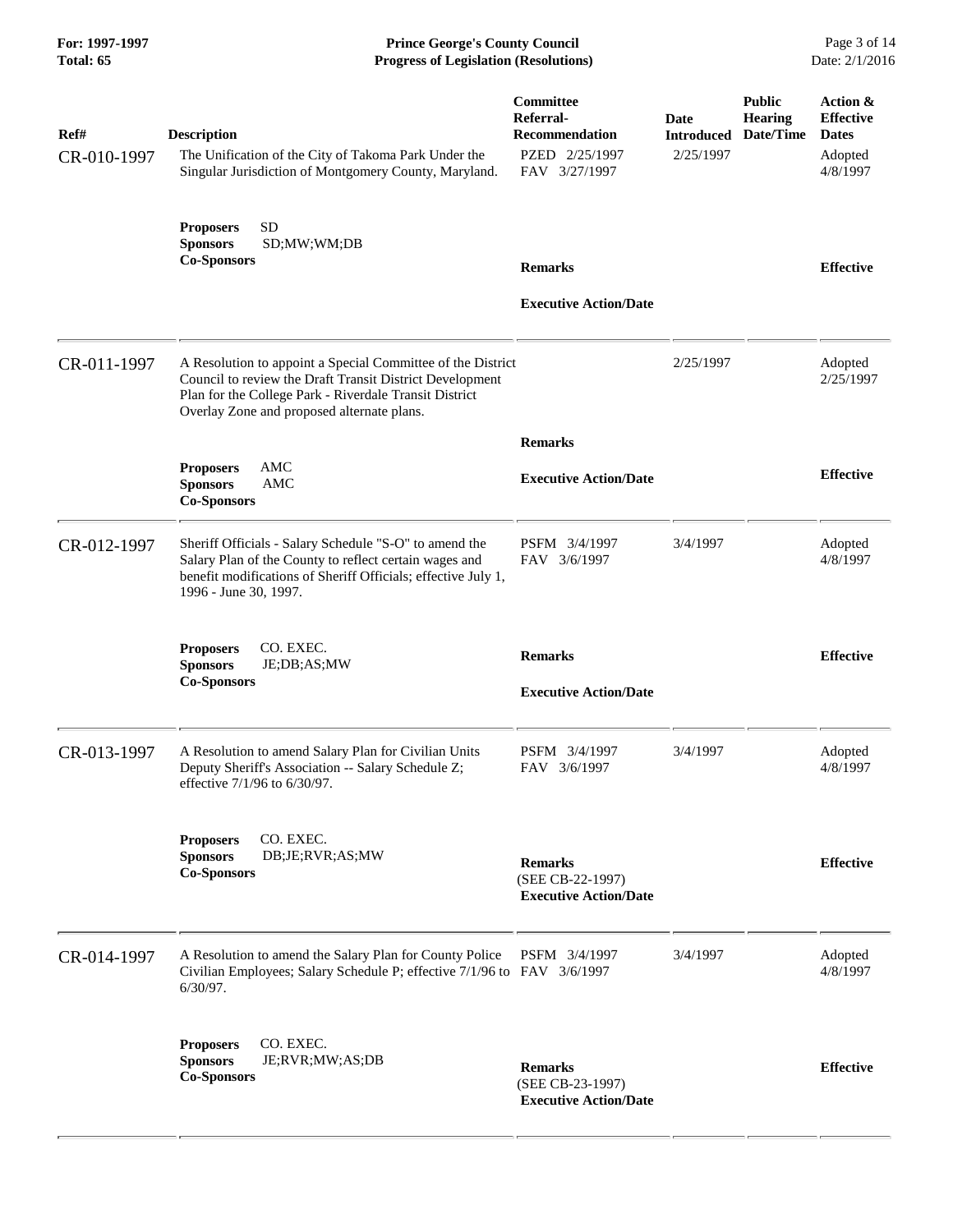**For: 1997-1997 Prince George's County Council** Page 4 of 14<br> **Progress of Legislation (Resolutions)** Date: 2/1/2016 **Total: 65 Progress of Legislation (Resolutions)** 

| Ref#<br>CR-015-1997 | <b>Description</b><br>To amend Salary Plan for AFSCME Local 2735 (Family<br>Connection Division, Department of Family Services)<br>Salary Schedule; effective through June 30, 1997.                                                                                      | Committee<br>Referral-<br><b>Recommendation</b><br>PSFM 3/4/1997<br>FAV 3/6/1997 | Date<br><b>Introduced</b><br>3/4/1997 | <b>Public</b><br><b>Hearing</b><br>Date/Time | Action &<br><b>Effective</b><br><b>Dates</b><br>Adopted<br>4/8/1997 |
|---------------------|---------------------------------------------------------------------------------------------------------------------------------------------------------------------------------------------------------------------------------------------------------------------------|----------------------------------------------------------------------------------|---------------------------------------|----------------------------------------------|---------------------------------------------------------------------|
|                     | <b>Proposers</b><br>CO. EXEC.<br>RVR;MW;JE;AS<br><b>Sponsors</b><br><b>Co-Sponsors</b>                                                                                                                                                                                    | <b>Remarks</b><br>(SEE CB-24 AND<br>CB-25-1997)<br><b>Executive Action/Date</b>  |                                       |                                              | <b>Effective</b>                                                    |
| CR-016-1997         | A resolution to request the County Executive to develop<br>and execute a public education plan to inform County<br>residents about the placement of communication towers,<br>poles, and antennae within the County.                                                       | THE 3/18/1997<br>FAV 6/5/1997                                                    | 3/18/1997                             |                                              | Adopted<br>6/17/1997                                                |
|                     | <b>RVR</b><br><b>Proposers</b><br><b>Sponsors</b><br><b>RVR</b><br><b>Co-Sponsors</b>                                                                                                                                                                                     | <b>Remarks</b><br><b>Executive Action/Date</b>                                   |                                       |                                              | <b>Effective</b>                                                    |
| CR-017-1997         | To establish a Telecommuting and Home Business Task<br>Force to recommend appropriate amendments to the<br>County Code which will allow for greater permitted uses<br>for home business enterprises to take advantage of new<br>computer and communications technologies. | HEHS 3/18/1997<br>FAV(A) 4/23/1997                                               | 3/18/1997                             |                                              | Adopted<br>5/6/1997                                                 |
|                     | <b>SD</b><br><b>Proposers</b><br><b>Sponsors</b><br><b>SD</b><br><b>Co-Sponsors</b>                                                                                                                                                                                       | <b>Remarks</b><br><b>Executive Action/Date</b>                                   |                                       |                                              | <b>Effective</b>                                                    |
| CR-018-1997         | A Resolution to develop a Task Force on Growth and<br>Economic Development Policies for Prince George's<br>County.                                                                                                                                                        | C.O.W. 3/18/1997<br>FAV(A) 3/18/1997                                             | 3/18/1997                             |                                              | Adopted<br>3/25/1997                                                |
|                     | <b>Proposers</b><br>JE<br>$\rm{JE}$<br><b>Sponsors</b><br><b>Co-Sponsors</b>                                                                                                                                                                                              | <b>Remarks</b><br><b>Executive Action/Date</b>                                   |                                       |                                              | <b>Effective</b>                                                    |
| CR-019-1997         | A resolution to approve the enactment of portions of an<br>Ordinance of the Town of Edmonston.                                                                                                                                                                            | PZED 3/25/1997<br>FAV 4/22/1997                                                  | 3/25/1997                             |                                              | Adopted<br>5/6/1997                                                 |
|                     | MW<br><b>Proposers</b><br>MW<br><b>Sponsors</b><br><b>Co-Sponsors</b>                                                                                                                                                                                                     | <b>Remarks</b>                                                                   |                                       |                                              | <b>Effective</b>                                                    |
|                     |                                                                                                                                                                                                                                                                           | <b>Executive Action/Date</b>                                                     |                                       |                                              |                                                                     |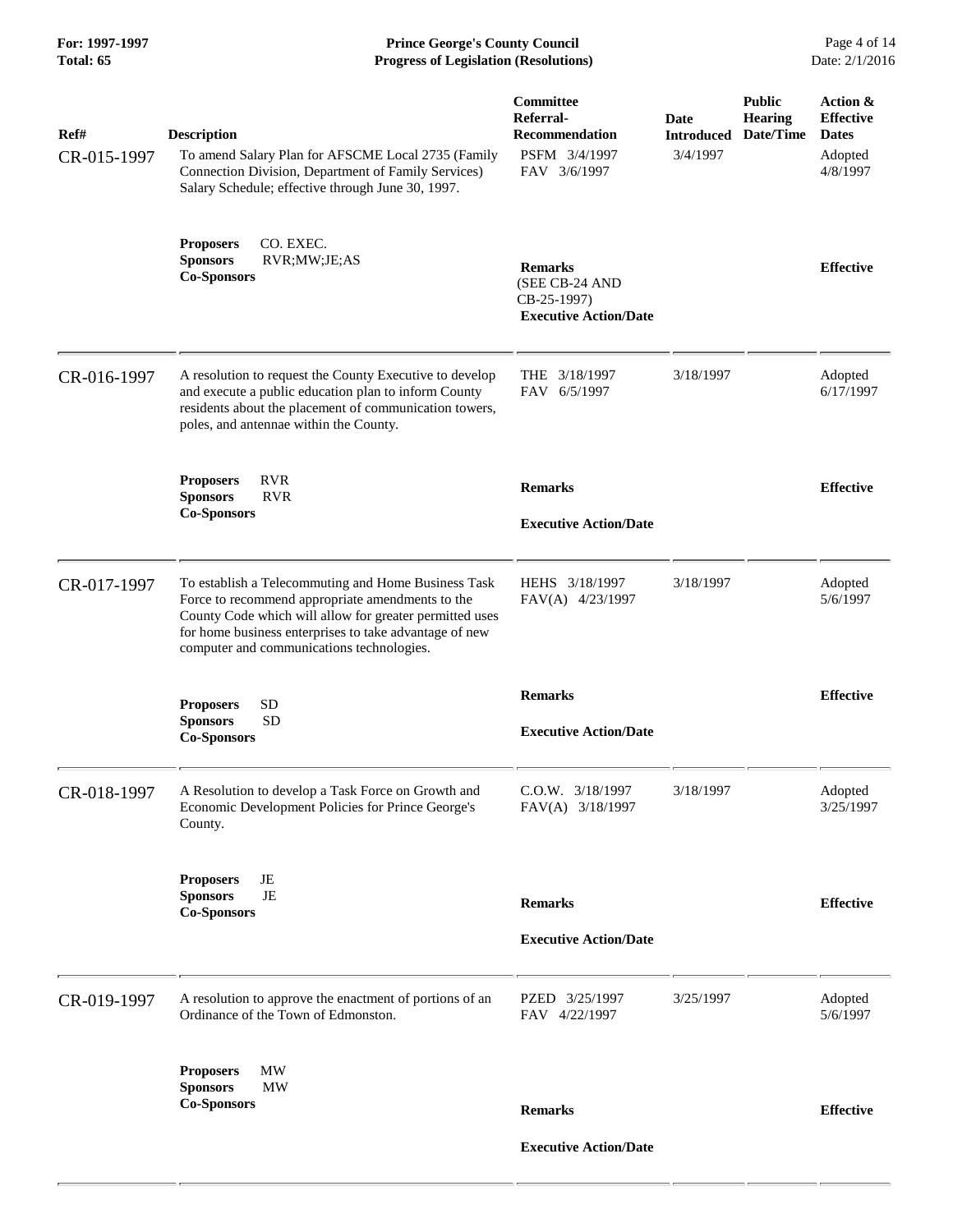| Ref#        | <b>Description</b>                                                                                                                                                                                                                                                                                                                                     | Committee<br>Referral-<br><b>Recommendation</b>                                    | Date<br><b>Introduced</b> | <b>Public</b><br><b>Hearing</b><br>Date/Time | Action &<br><b>Effective</b><br><b>Dates</b> |
|-------------|--------------------------------------------------------------------------------------------------------------------------------------------------------------------------------------------------------------------------------------------------------------------------------------------------------------------------------------------------------|------------------------------------------------------------------------------------|---------------------------|----------------------------------------------|----------------------------------------------|
| CR-020-1997 | To request the Governor and the Delegation to enact into<br>law appropriate regulations and to establish appro-priate<br>standards for the release of criminal defendants into the<br>custody of private for profit home detention operators; and<br>to adopt administrative regulations to establish mini-mum<br>standards for the operation thereof. | $C.0.W.$ $3/25/1997$<br>FAV(A) 4/1/1997                                            | 3/25/1997                 |                                              | Adopted<br>4/1/1997                          |
|             | JE<br><b>Proposers</b><br><b>Sponsors</b><br>JE<br><b>Co-Sponsors</b>                                                                                                                                                                                                                                                                                  | <b>Remarks</b><br>(SEE ALSO<br>CB-105-1997)<br><b>Executive Action/Date</b>        |                           |                                              | <b>Effective</b>                             |
| CR-021-1997 | To amend the Salary Plan for AFSCME Local 2462 -<br>Salary Schedule A; effective 7/1/95 to 6/30/97.                                                                                                                                                                                                                                                    | PSFM 3/25/1997<br>FAV 3/27/1997                                                    | 3/25/1997                 |                                              | Adopted<br>5/6/1997                          |
|             | CO. EXEC.<br><b>Proposers</b><br><b>Sponsors</b><br>JE:DB<br><b>Co-Sponsors</b>                                                                                                                                                                                                                                                                        | <b>Remarks</b><br>(SEE CB-33-1997 &<br>CB-34-1997)<br><b>Executive Action/Date</b> |                           |                                              | <b>Effective</b>                             |
| CR-022-1997 | A Resolution amending the Prince George's County portion C.O.W. 3/25/1997<br>of the FY1997-2002 Capital Improvement Program and the FAV(A) 4/1/1997<br>FY1997 Capital Budget for the Prince George's Sports and<br>Learning Complex.                                                                                                                   |                                                                                    | 3/25/1997                 | 4/15/1997<br>$11:00$ AM                      | Adopted<br>4/15/1997                         |
|             | <b>Proposers</b><br><b>M-NCPPC</b><br><b>Sponsors</b><br>DB;MW<br><b>Co-Sponsors</b>                                                                                                                                                                                                                                                                   | <b>Remarks</b><br><b>Executive Action/Date</b>                                     |                           |                                              | <b>Effective</b>                             |
| CR-023-1997 | A Supplementary Appropriation of Federal, State and Other PSFM 4/1/1997<br>Funds for the purpose of providing adjustments to funding FAV(A) 4/16/1997<br>grants in the amount of \$8,341,238 to various County<br>Agencies.                                                                                                                            |                                                                                    | 4/1/1997                  |                                              | Adopted<br>4/29/1997                         |
|             | CO. EXEC.<br><b>Proposers</b><br><b>Sponsors</b><br>DB;SD;MW<br><b>Co-Sponsors</b>                                                                                                                                                                                                                                                                     | <b>Remarks</b><br><b>Executive Action/Date</b>                                     |                           |                                              | <b>Effective</b>                             |
| CR-024-1997 | To amend the Salary Plan for Council 67, AFSCME,<br>AFL-CIO, Local 3279 (DER Clerical Units I and II) Salary FAV 4/10/1997<br>Schedule C; effective 7/1/95 to 6/30/97.                                                                                                                                                                                 | PSFM 4/1/1997                                                                      | 4/1/1997                  |                                              | Adopted<br>6/3/1997                          |
|             | CO. EXEC.<br><b>Proposers</b><br><b>Sponsors</b><br>DB;JE<br><b>Co-Sponsors</b>                                                                                                                                                                                                                                                                        | <b>Remarks</b><br>(SEE CB-38-1997)<br><b>Executive Action/Date</b>                 |                           |                                              | <b>Effective</b>                             |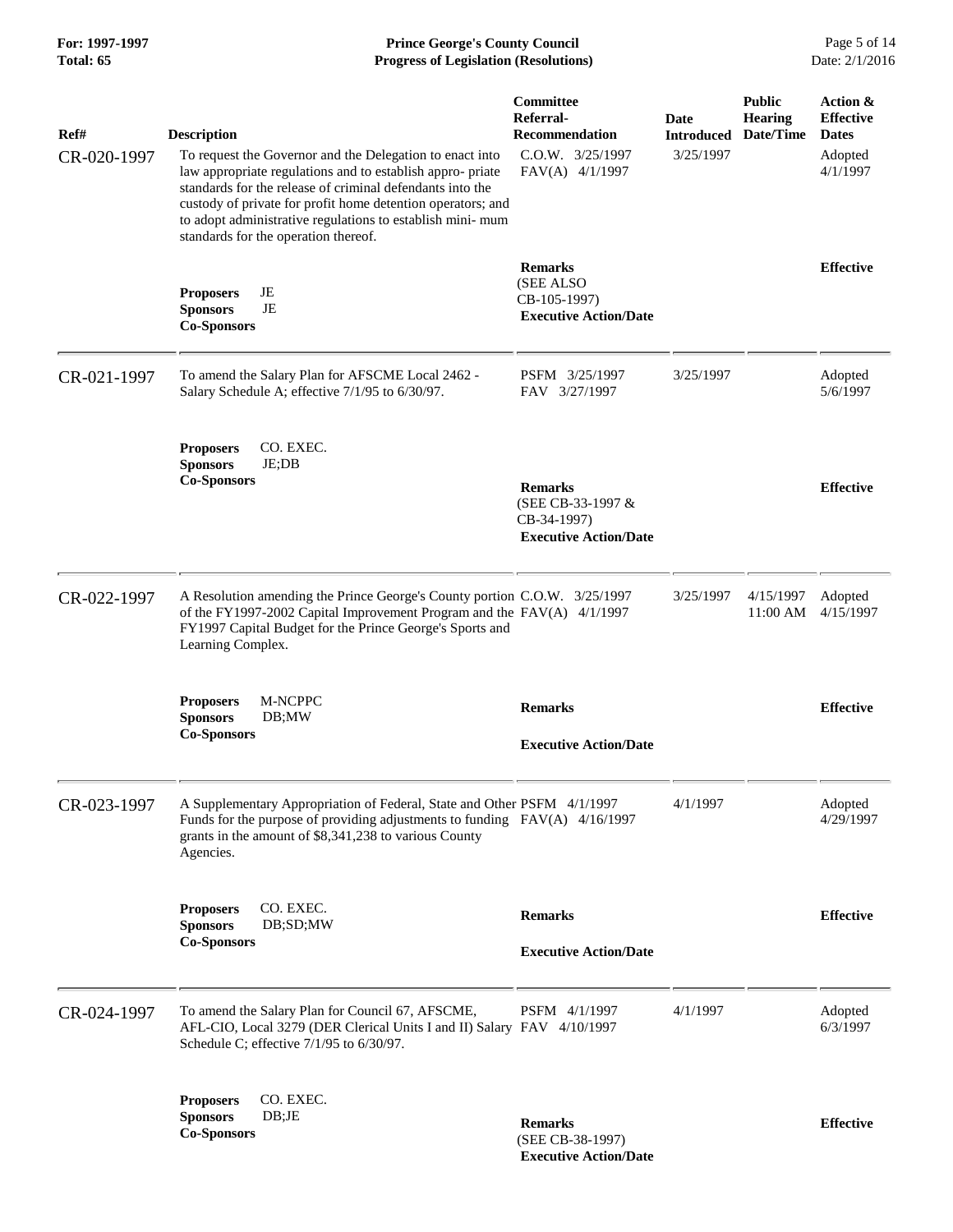**For: 1997-1997 Prince George's County Council** Page 6 of 14<br> **Progress of Legislation (Resolutions)** Date: 2/1/2016 **Total: 65 Progress of Legislation (Resolutions)** 

| Ref#        | <b>Description</b>                                                                                                                                                                                                                            | Committee<br>Referral-<br><b>Recommendation</b>       | <b>Date</b><br><b>Introduced</b> | <b>Public</b><br><b>Hearing</b><br>Date/Time | Action &<br><b>Effective</b><br><b>Dates</b> |
|-------------|-----------------------------------------------------------------------------------------------------------------------------------------------------------------------------------------------------------------------------------------------|-------------------------------------------------------|----------------------------------|----------------------------------------------|----------------------------------------------|
| CR-025-1997 | A Resolution to amend the FY 1997-2002 Capital<br>Improvement Program by changing the description of the<br>Branchville Fire Station #11 capital project.                                                                                     | PSFM 4/8/1997<br>FAV 4/16/1997                        | 4/8/1997                         | 5/13/1997<br>1:45 P.M.                       | Adopted<br>5/13/1997                         |
|             | CO. EXEC.<br><b>Proposers</b><br>AMC;JE<br><b>Sponsors</b><br><b>Co-Sponsors</b>                                                                                                                                                              | <b>Remarks</b><br><b>Executive Action/Date</b>        |                                  |                                              | <b>Effective</b>                             |
| CR-026-1997 | A Resolution to approve Fiscal Year 1997-1998 Operat-<br>ing and Capital Budgets of the Washington Suburban<br>Sanitary Commission and the Recommendation of Water<br>and Sewer rates and Ad Valorem Tax Levies for Fiscal<br>Year 1997-1998. | <b>Remarks</b>                                        | 5/22/1997                        |                                              | Adopted<br>5/22/1997                         |
|             | $DB$<br><b>Proposers</b><br><b>Sponsors</b><br>DB<br><b>Co-Sponsors</b>                                                                                                                                                                       | <b>Executive Action/Date</b>                          |                                  |                                              | <b>Effective</b>                             |
| CR-027-1997 | A Resolution for the purpose of approving the Washington<br>Suburban Sanitary Commission Fiscal Year 1998-2003<br>Capital Improvements Program and FY 1998 Capital<br>Budget for Prince George's County for Water and<br>Sewerage.            | <b>Remarks</b>                                        | 5/22/1997                        |                                              | Adopted<br>5/22/1997                         |
|             | $DB$<br><b>Proposers</b><br><b>Sponsors</b><br>DB;SD;RVR<br><b>Co-Sponsors</b>                                                                                                                                                                | <b>Executive Action/Date</b>                          |                                  |                                              | <b>Effective</b>                             |
| CR-028-1997 | A Resolution for the purpose of approving the Fiscal Year<br>1997-1998 Washington Suburban Transit Commission<br>Administrative Budget.                                                                                                       |                                                       | 5/22/1997                        |                                              | Adopted<br>5/22/1997                         |
|             | $DB$<br><b>Proposers</b><br><b>Sponsors</b><br>DB; JE; SD<br><b>Co-Sponsors</b>                                                                                                                                                               | <b>Remarks</b><br><b>Executive Action/Date</b>        |                                  |                                              | <b>Effective</b>                             |
| CR-029-1997 | A Resolution for the purpose of approving and submitting<br>the Prince George's County Report of Compliance with the HELD 4/22/1997<br>Maryland Economic Growth, Resource Protection and<br>Planning Act of 1992.                             | C.O.W. 4/15/1997<br>HELD 4/29/1997<br>FAV(A) 5/6/1997 | 4/15/1997                        |                                              | Adopted<br>5/13/1997                         |
|             | M-NCPPC<br><b>Proposers</b><br><b>Sponsors</b><br>DB;AMC;MW<br><b>Co-Sponsors</b>                                                                                                                                                             | <b>Remarks</b>                                        |                                  |                                              | <b>Effective</b>                             |
|             |                                                                                                                                                                                                                                               | <b>Executive Action/Date</b>                          |                                  |                                              |                                              |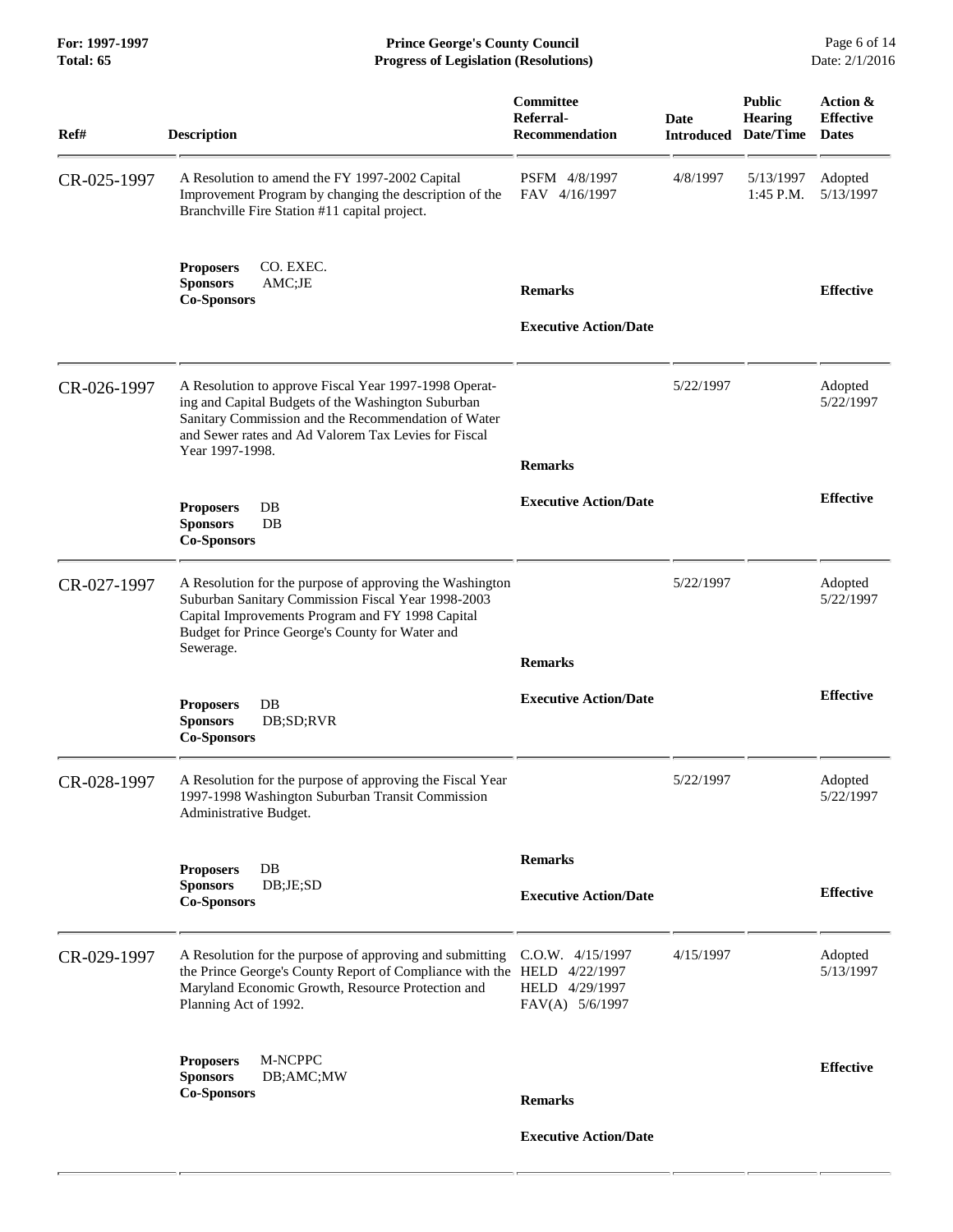| For: 1997-1997<br>Total: 65 | <b>Prince George's County Council</b><br>Date: 2/1/2016<br><b>Progress of Legislation (Resolutions)</b>                                                       |                                                                     |                                        |                                                                          |                                                                      |
|-----------------------------|---------------------------------------------------------------------------------------------------------------------------------------------------------------|---------------------------------------------------------------------|----------------------------------------|--------------------------------------------------------------------------|----------------------------------------------------------------------|
| Ref#<br>CR-030-1997         | <b>Description</b><br>A resolution to approve an amendment to the Master Plan<br>and Sectional Map Amendment for Bladensburg- New<br>Carrollton and Vicinity. | Committee<br>Referral-<br><b>Recommendation</b><br>C.O.W. 4/29/1997 | Date<br><b>Introduced</b><br>4/29/1997 | <b>Public</b><br><b>Hearing</b><br>Date/Time<br>6/10/1997<br>$1:30$ P.M. | Action &<br><b>Effective</b><br><b>Dates</b><br>Adopted<br>6/10/1997 |
|                             | <b>Proposers</b><br>D.C.<br><b>Sponsors</b><br>DB;SD;JE;IG;AMC;WM;RVR;AS;MW<br><b>Co-Sponsors</b>                                                             | <b>Remarks</b><br><b>Executive Action/Date</b>                      |                                        |                                                                          | <b>Effective</b><br>6/10/1997                                        |
| CR-031-1997                 | The FY 1997 - 1998 Annual Housing and Community<br>Development Action Plan.                                                                                   | THE 5/13/1997<br>FAV(A) 6/19/1997                                   | 5/13/1997                              | 6/11/1997<br>7:00 P.M.                                                   | Adopted<br>7/1/1997                                                  |
|                             | CO. EXEC.<br><b>Proposers</b><br><b>Sponsors</b><br>$DB$<br><b>Co-Sponsors</b>                                                                                | <b>Remarks</b><br><b>Executive Action/Date</b>                      |                                        |                                                                          | <b>Effective</b>                                                     |
| CR-032-1997                 | A Resolution concerning the West Hyattsville and Prince<br>George's Plaza Transit District Overlay Zones.                                                     | THE 5/22/1997<br>FAV(A) 6/19/1997                                   | 5/22/1997                              |                                                                          | Adopted<br>7/1/1997                                                  |
|                             | <b>SD</b><br><b>Proposers</b><br><b>SD</b><br><b>Sponsors</b><br><b>Co-Sponsors</b>                                                                           | <b>Remarks</b><br><b>Executive Action/Date</b>                      |                                        |                                                                          | <b>Effective</b>                                                     |
| CR-033-1997                 | A Resolution concerning the Tax Rates for FY1998 for the<br>purpose of imposing and levying the Tax Rates for the<br>Fiscal Year beginning July 1, 1997.      |                                                                     | 6/10/1997                              |                                                                          | Adopted<br>6/10/1997                                                 |
|                             | $DB$<br><b>Proposers</b><br>$DB$<br><b>Sponsors</b><br><b>Co-Sponsors</b>                                                                                     | <b>Remarks</b><br><b>Executive Action/Date</b>                      |                                        |                                                                          | <b>Effective</b><br>7/1/1997                                         |
| CR-034-1997                 | A Resolution approving the enactment of Ordinance 4-97<br>amending Chapter 12 of the Code of Ordinances of the<br>City of Mount Rainier concerning fences.    | PZED 6/3/1997<br>FAV(A) 6/16/1997                                   | 6/3/1997                               |                                                                          | Adopted<br>7/1/1997                                                  |
|                             | <b>SD</b><br><b>Proposers</b><br><b>Sponsors</b><br><b>SD</b><br><b>Co-Sponsors</b>                                                                           | <b>Remarks</b><br><b>Executive Action/Date</b>                      |                                        |                                                                          | <b>Effective</b>                                                     |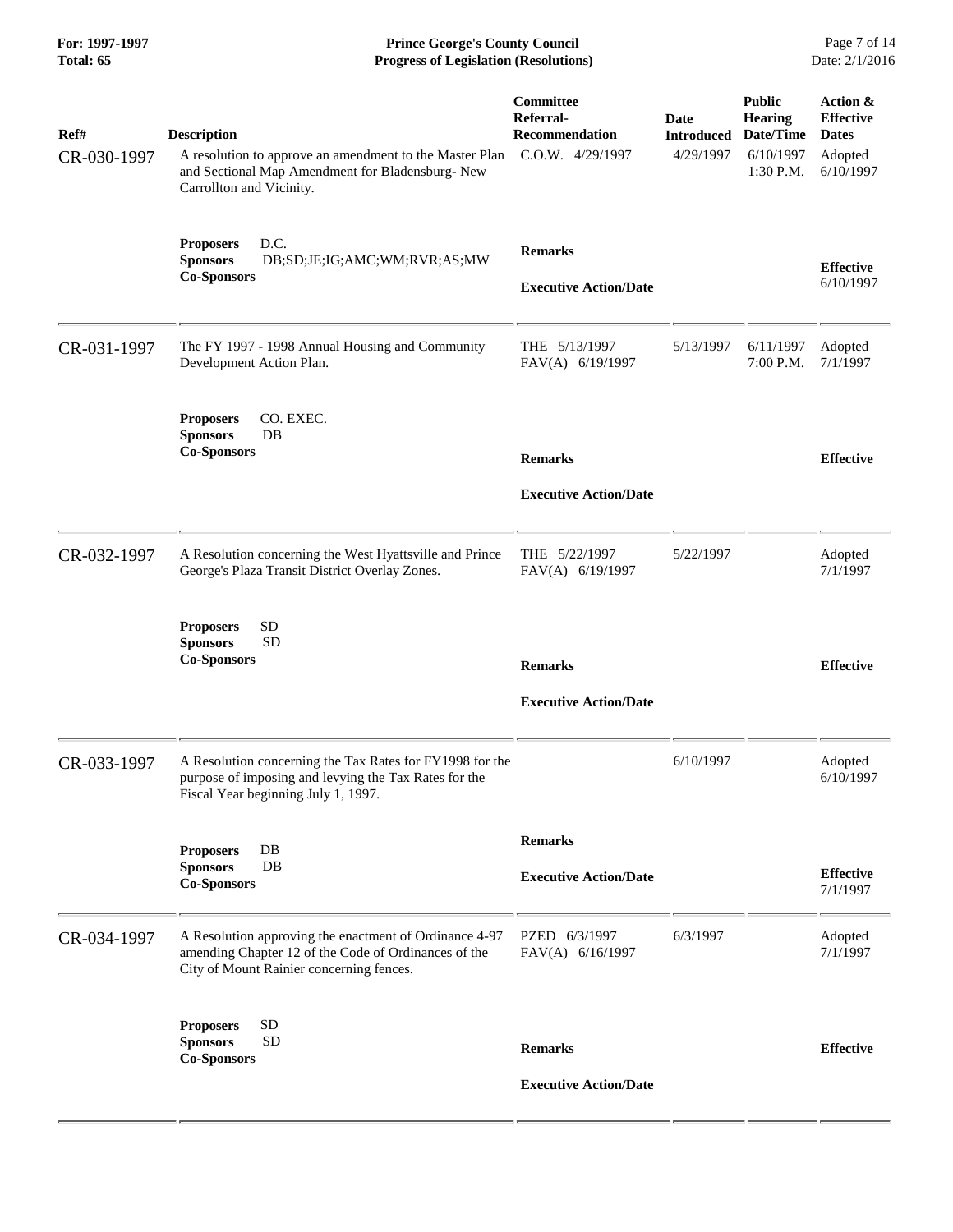**For: 1997-1997 Prince George's County Council** Page 8 of 14<br> **Progress of Legislation (Resolutions)** Date: 2/1/2016 **Total: 65 Progress of Legislation (Resolutions)** 

| Ref#<br>CR-035-1997 | <b>Description</b><br>Salary Schedule C, American Federation of State, County<br>and Municipal Employees (AFSCME), AFL-CIO and its<br>affiliated Local 3279 reflecting Amendment to Certifica-<br>tion of Representation. | Committee<br>Referral-<br>Recommendation<br>PSFM 6/3/1997<br>FAV 6/19/1997 | <b>Date</b><br><b>Introduced</b><br>6/3/1997 | <b>Public</b><br><b>Hearing</b><br>Date/Time | Action &<br><b>Effective</b><br><b>Dates</b><br>Adopted<br>7/29/1997 |
|---------------------|---------------------------------------------------------------------------------------------------------------------------------------------------------------------------------------------------------------------------|----------------------------------------------------------------------------|----------------------------------------------|----------------------------------------------|----------------------------------------------------------------------|
|                     | CO. EXEC.<br><b>Proposers</b><br><b>Sponsors</b><br>SD;JE;DB<br><b>Co-Sponsors</b>                                                                                                                                        | <b>Remarks</b><br><b>Executive Action/Date</b>                             |                                              |                                              | <b>Effective</b>                                                     |
| CR-036-1997         | Salary Schedule Z, Civilian Units, Deputy Sheriff's<br>Association of Prince George's County, Inc.; reflecting<br>Amendment to Certification of Representation.                                                           | PSFM 6/3/1997<br>FAV 6/19/1997                                             | 6/3/1997                                     |                                              | Adopted<br>7/29/1997                                                 |
|                     | CO. EXEC.<br><b>Proposers</b><br><b>Sponsors</b><br>JE;MW<br><b>Co-Sponsors</b>                                                                                                                                           | <b>Remarks</b><br><b>Executive Action/Date</b>                             |                                              |                                              | <b>Effective</b>                                                     |
| CR-037-1997         | Approval of the Housing Authority of Prince George's<br>County 1997 Single Family Mortgage Purchase Program<br>and authorizing issuance of bonds in an amount not to<br>exceed \$26,000,000.                              | THE 6/3/1997<br>FAV(A) 7/10/1997                                           | 6/3/1997                                     |                                              | Adopted<br>7/22/1997                                                 |
|                     | CO. EXEC.<br><b>Proposers</b><br><b>Sponsors</b><br>SD;DB;RVR;MW<br><b>Co-Sponsors</b>                                                                                                                                    | <b>Remarks</b><br><b>Executive Action/Date</b>                             |                                              |                                              | <b>Effective</b>                                                     |
| CR-038-1997         | Ten Year Water and Sewerage Plan (April 1997 Amend<br>ment Cycle) to change the water and sewer category<br>designations within the 1994 Comprehensive Ten Year<br>Water and Sewerage Plan.                               | THE 6/10/1997<br>FAV(A) 7/10/1997                                          | 6/10/1997                                    | 7/1/1997<br>$1:00$ P.M.                      | Adopted<br>7/22/1997                                                 |
|                     | <b>Proposers</b><br>CO. EXEC.<br><b>Sponsors</b><br>DB;MW<br><b>Co-Sponsors</b>                                                                                                                                           | <b>Remarks</b><br><b>Executive Action/Date</b>                             |                                              |                                              | <b>Effective</b><br>7/31/1997                                        |
| CR-039-1997         | A Resolution to create a task force to address the specific<br>housing and service needs of the senior citizen population. FAV(A) 7/10/1997                                                                               | THE 6/10/1997                                                              | 6/10/1997                                    |                                              | Adopted<br>7/22/1997                                                 |
|                     | <b>SD</b><br><b>Proposers</b><br><b>Sponsors</b><br><b>SD</b><br><b>Co-Sponsors</b>                                                                                                                                       | <b>Remarks</b>                                                             |                                              |                                              | <b>Effective</b>                                                     |
|                     |                                                                                                                                                                                                                           | <b>Executive Action/Date</b>                                               |                                              |                                              |                                                                      |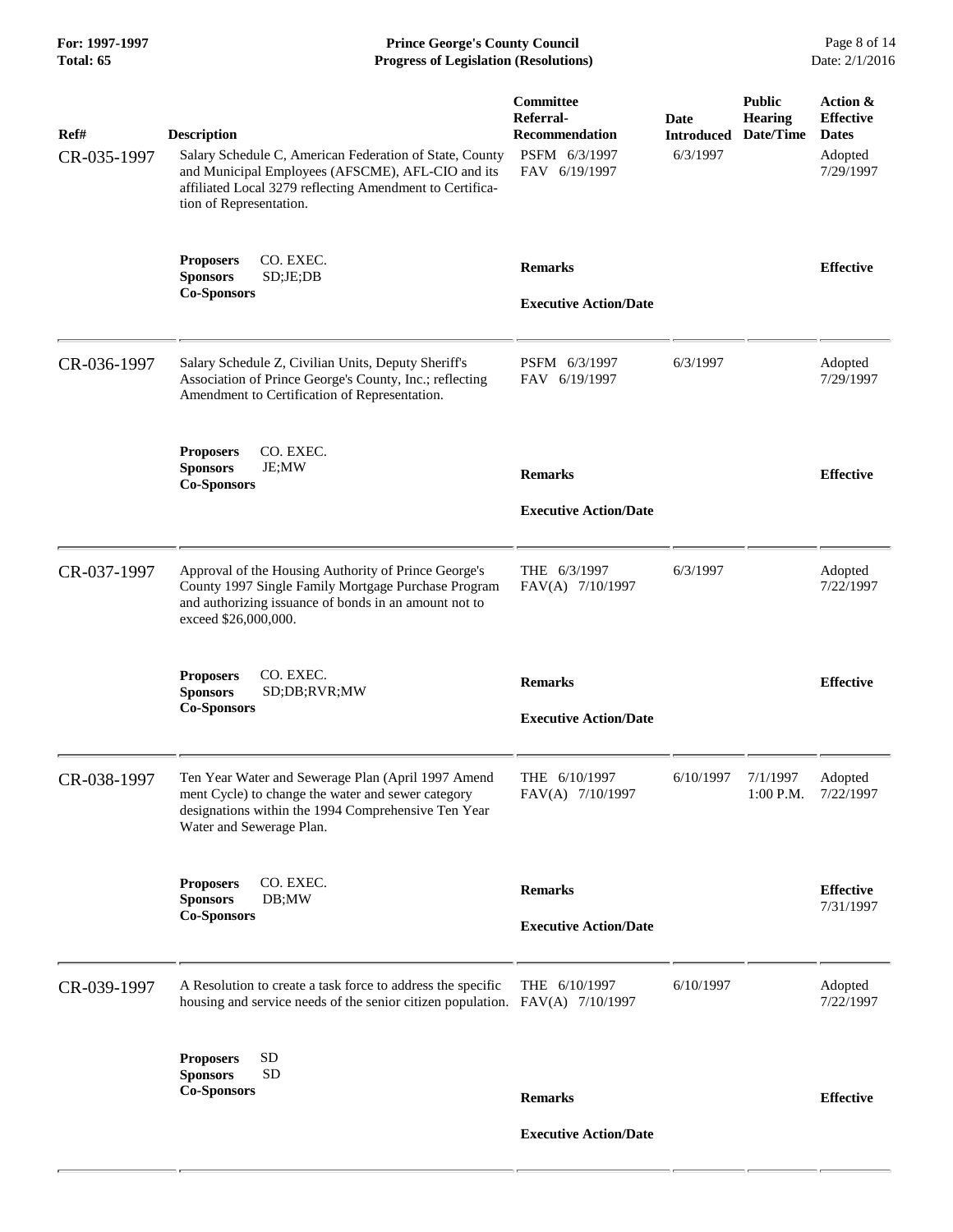| For: 1997-1997<br>Total: 65 | <b>Prince George's County Council</b><br>Date: 2/1/2016<br><b>Progress of Legislation (Resolutions)</b>                                                                                                                                                                                                                      |                                                                                        |                                               |                                              |                                                                 |
|-----------------------------|------------------------------------------------------------------------------------------------------------------------------------------------------------------------------------------------------------------------------------------------------------------------------------------------------------------------------|----------------------------------------------------------------------------------------|-----------------------------------------------|----------------------------------------------|-----------------------------------------------------------------|
| Ref#<br>CR-040-1997         | <b>Description</b><br>A Resolution to decline to approve the placement of land<br>annexed into the City of Laurel in the City's R-55 Zone.                                                                                                                                                                                   | Committee<br>Referral-<br><b>Recommendation</b><br>C.O.W. 6/10/1997<br>UNFAV 6/10/1997 | <b>Date</b><br><b>Introduced</b><br>6/10/1997 | <b>Public</b><br><b>Hearing</b><br>Date/Time | Action &<br><b>Effective</b><br><b>Dates</b><br>PI<br>6/10/1997 |
|                             | WM<br><b>Proposers</b><br><b>Sponsors</b><br><b>WM</b><br><b>Co-Sponsors</b>                                                                                                                                                                                                                                                 | <b>Remarks</b><br><b>Executive Action/Date</b>                                         |                                               |                                              | <b>Effective</b>                                                |
| CR-041-1997                 | Approval of Issuance of Refunding Bonds of the Housing<br>Authority for Spring House Apartments.                                                                                                                                                                                                                             | THE 6/10/1997<br>FAV 7/10/1997                                                         | 6/10/1997                                     |                                              | Adopted<br>7/22/1997                                            |
|                             | <b>Proposers</b><br>CO. EXEC.<br><b>Sponsors</b><br>WМ<br><b>Co-Sponsors</b>                                                                                                                                                                                                                                                 | <b>Remarks</b><br><b>Executive Action/Date</b>                                         |                                               |                                              | <b>Effective</b>                                                |
| CR-042-1997                 | An Interdepartmental Transfer of Appropriations -<br>Transferring appropriations in the County Budget reflect-<br>ing savings in various County departments and the Non-<br>Departmental Section of the budget, and providing funds<br>for costs which were not anticipated in the Approved<br>Fiscal Year 1996-1997 Budget. | PSFM 6/17/1997<br>FAV(A) 6/19/1997                                                     | 6/17/1997                                     |                                              | Adopted<br>7/1/1997                                             |
|                             | CO. EXEC.<br><b>Proposers</b><br>DB<br><b>Sponsors</b><br><b>Co-Sponsors</b>                                                                                                                                                                                                                                                 | <b>Remarks</b><br><b>Executive Action/Date</b>                                         |                                               |                                              | <b>Effective</b><br>6/30/1997                                   |
| CR-043-1997                 | A Resolution to propose amendments to the Transit District<br>Development Plan for the proposed College<br>Park-Riverdale Transit District Overlay Map Amendment<br>and to establish a public hearing date for receipt of<br>testimony on the proposed amendments.                                                           | <b>Remarks</b>                                                                         | 7/1/1997                                      | 7/28/1997<br>$7:00$ P.M.                     | Adopted<br>7/1/1997                                             |
|                             | M-NCPPC<br><b>Proposers</b><br><b>Sponsors</b><br>SD;AMC<br><b>Co-Sponsors</b>                                                                                                                                                                                                                                               | <b>Executive Action/Date</b>                                                           |                                               |                                              | <b>Effective</b>                                                |
| CR-044-1997                 | A Resolution directing that a special election be held to fill<br>a vacancy on the County Council and to establish the dates<br>for conducting the special election and the deadline for the<br>nomination process.                                                                                                          |                                                                                        | 7/8/1997                                      |                                              | Adopted<br>7/8/1997                                             |
|                             |                                                                                                                                                                                                                                                                                                                              | <b>Remarks</b>                                                                         |                                               |                                              |                                                                 |
|                             | $DB$<br><b>Proposers</b><br><b>Sponsors</b><br>DB;MW;WM<br><b>Co-Sponsors</b>                                                                                                                                                                                                                                                | <b>Executive Action/Date</b>                                                           |                                               |                                              | <b>Effective</b><br>7/10/1997                                   |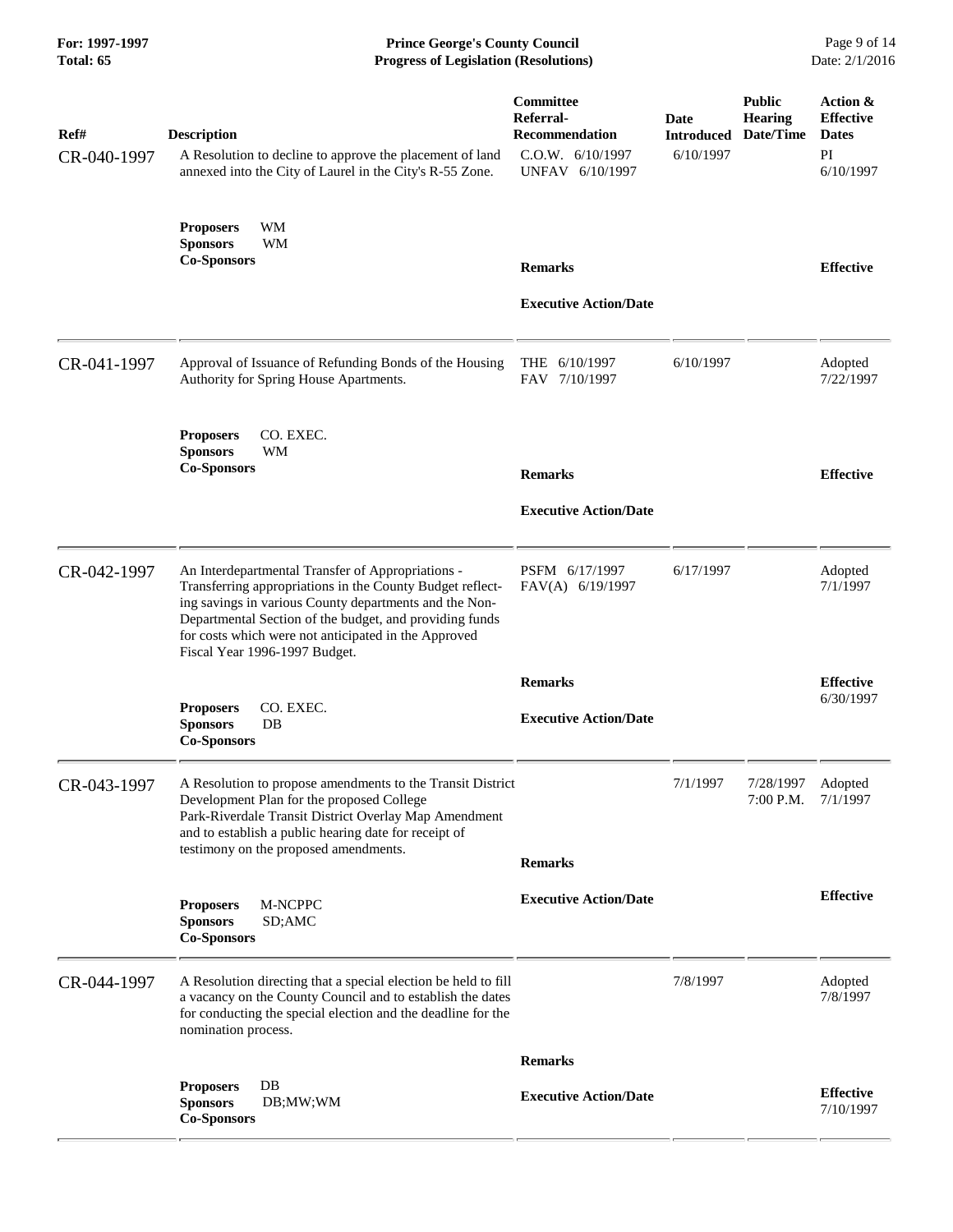**For: 1997-1997 Prince George's County Council** Page 10 of 14<br> **Progress of Legislation (Resolutions)** Date: 2/1/2016 **Total: 65 Progress of Legislation (Resolutions)** 

| Ref#<br>CR-045-1997 | <b>Description</b><br>A Resolution to approve the financing of the acquisition<br>and rehabilitation of the Parkview Manor Apartments<br>project by Robert Pierre Johnson Housing Development,<br>Corporation, Inc. through the issuance of Mortgage<br>Revenue Bonds by the Housing Authority. | Committee<br>Referral-<br><b>Recommendation</b><br>THE 7/8/1997<br>FAV 7/10/1997 | <b>Date</b><br><b>Introduced</b><br>7/8/1997 | <b>Public</b><br><b>Hearing</b><br>Date/Time | Action &<br><b>Effective</b><br><b>Dates</b><br>Adopted<br>7/22/1997 |
|---------------------|-------------------------------------------------------------------------------------------------------------------------------------------------------------------------------------------------------------------------------------------------------------------------------------------------|----------------------------------------------------------------------------------|----------------------------------------------|----------------------------------------------|----------------------------------------------------------------------|
|                     | CO. EXEC.<br><b>Proposers</b><br><b>Sponsors</b><br>SD<br><b>Co-Sponsors</b>                                                                                                                                                                                                                    | <b>Remarks</b><br><b>Executive Action/Date</b>                                   |                                              |                                              | <b>Effective</b>                                                     |
| CR-046-1997         | For approval of tax exempt financing for Selborne House<br>Apartments and Approval of Payment in Lieu of Taxes<br>(PILOT) for the Project.                                                                                                                                                      | THE 7/8/1997<br>FAV 7/10/1997                                                    | 7/8/1997                                     |                                              | Adopted<br>7/22/1997                                                 |
|                     | CO. EXEC.<br><b>Proposers</b><br><b>Sponsors</b><br>WM<br><b>Co-Sponsors</b>                                                                                                                                                                                                                    | <b>Remarks</b><br><b>Executive Action/Date</b>                                   |                                              |                                              | <b>Effective</b>                                                     |
| CR-047-1997         | Permitted Private Uses of County-Owned Land - To<br>approve the relocation of the helipad at the Prince<br>George's Hospital Center in Cheverly, Maryland.                                                                                                                                      |                                                                                  | 7/28/1997                                    | 7/28/1997<br>$1:30$ P.M.                     | Adopted<br>7/28/1997                                                 |
|                     | <b>Proposers</b><br>MW<br><b>Sponsors</b><br>MW<br><b>Co-Sponsors</b>                                                                                                                                                                                                                           | <b>Remarks</b><br><b>Executive Action/Date</b>                                   |                                              |                                              | <b>Effective</b>                                                     |
| CR-048-1997         | A resolution to extend the existing Cable Franchise<br>Agreements between Jones Cable and Prince George's<br>County.                                                                                                                                                                            | C.O.W. 7/22/1997<br>FAV(A) 7/22/1997                                             | 7/22/1997                                    |                                              | Adopted<br>7/22/1997                                                 |
|                     | CO. EXEC.<br><b>Proposers</b><br><b>Sponsors</b><br>DB<br><b>Co-Sponsors</b>                                                                                                                                                                                                                    | <b>Remarks</b><br><b>Executive Action/Date</b>                                   |                                              |                                              | <b>Effective</b>                                                     |
| CR-049-1997         | A resolution to designate (16) revitalization areas as<br>"designated neighborhoods" for participation in the<br>Neighborhood Business Development Program of the State<br>of Maryland Department of Housing and Community<br>Development.                                                      | $C.0.W.$ $7/22/1997$<br>FAV(A) 7/22/1997                                         | 7/22/1997                                    |                                              | Adopted<br>7/22/1997                                                 |
|                     | <b>Proposers</b><br>CO. EXEC.<br>DB<br><b>Sponsors</b><br><b>Co-Sponsors</b>                                                                                                                                                                                                                    | <b>Remarks</b><br><b>Executive Action/Date</b>                                   |                                              |                                              | <b>Effective</b>                                                     |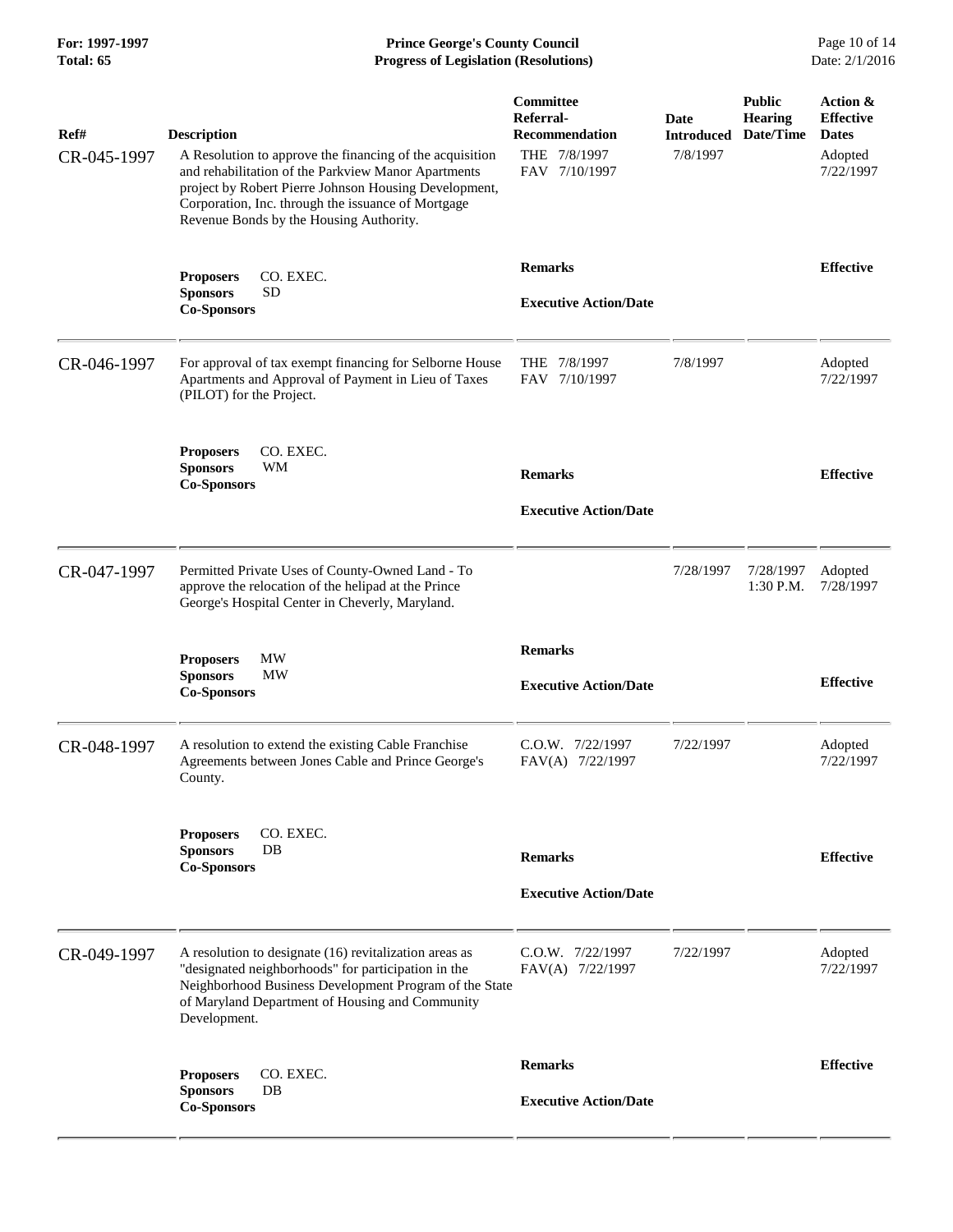**For: 1997-1997 Prince George's County Council** Page 11 of 14<br> **Progress of Legislation (Resolutions)** Date: 2/1/2016 **Total: 65 Progress of Legislation (Resolutions)** 

| Ref#<br>CR-050-1997 | <b>Description</b><br>Authorization of the Issuance of a Use and Occupancy<br>Permit for property owned by Merle C. Snodgrass and<br>Bundie K. Snodgrass.                                                                        | Committee<br>Referral-<br><b>Recommendation</b><br>C.O.W. 7/22/1997<br>FAV 7/22/1997 | Date<br><b>Introduced</b><br>7/22/1997 | <b>Public</b><br><b>Hearing</b><br>Date/Time | Action &<br><b>Effective</b><br><b>Dates</b><br>Adopted<br>7/22/1997 |
|---------------------|----------------------------------------------------------------------------------------------------------------------------------------------------------------------------------------------------------------------------------|--------------------------------------------------------------------------------------|----------------------------------------|----------------------------------------------|----------------------------------------------------------------------|
|                     | <b>Proposers</b><br>CO. EXEC.<br>DB<br><b>Sponsors</b><br><b>Co-Sponsors</b>                                                                                                                                                     | <b>Remarks</b><br><b>Executive Action/Date</b>                                       |                                        |                                              | <b>Effective</b>                                                     |
| CR-051-1997         | A Resolution to amend the Salary Plan for Prince George's PSFM 9/2/1997<br>Correctional Officers' Association - Salary Schedule D;<br>effective 7/1/96 to 6/30/97.                                                               | FAV 9/4/1997                                                                         | 9/2/1997                               |                                              | Adopted<br>10/7/1997                                                 |
|                     | CO. EXEC.<br><b>Proposers</b><br><b>Sponsors</b><br>DB<br><b>Co-Sponsors</b>                                                                                                                                                     | <b>Remarks</b><br>(SEE CB-86-1997)<br><b>Executive Action/Date</b>                   |                                        |                                              | <b>Effective</b>                                                     |
| CR-052-1997         | To amend Salary Plan for AFSCME Local 2735 -- Salary<br>Schedule; effective 7/1/95 to 6/30/97.                                                                                                                                   | PSFM 9/2/1997<br>FAV 9/4/1997                                                        | 9/2/1997                               |                                              | Adopted<br>10/7/1997                                                 |
|                     | CO. EXEC.<br><b>Proposers</b><br><b>Sponsors</b><br><b>SD</b><br><b>Co-Sponsors</b>                                                                                                                                              | <b>Remarks</b><br>(SEE CB-87-1997)<br><b>Executive Action/Date</b>                   |                                        |                                              | <b>Effective</b>                                                     |
| CR-053-1997         | Correctional Officials - Salary Schedule C-O to amend the PSFM 9/2/1997<br>Salary Plan of the County to reflect certain wages and<br>benefit modifications of Correctional Officials; effective<br>July 1, 1996 - June 30, 1997. | FAV 9/4/1997                                                                         | 9/2/1997                               |                                              | Adopted<br>10/7/1997                                                 |
|                     | CO. EXEC.<br><b>Proposers</b><br><b>Sponsors</b><br>DB;JE<br><b>Co-Sponsors</b>                                                                                                                                                  | <b>Remarks</b><br><b>Executive Action/Date</b>                                       |                                        |                                              | <b>Effective</b>                                                     |
| CR-054-1997         | Police Officials - Salary Schedule P-O to amend the Salary PSFM 9/2/1997<br>Plan of the County to reflect certain wages and benefit<br>modifications for Police Officials; effective July 1, 1996 -<br>June 30, 1999.            | FAV 9/25/1997                                                                        | 9/2/1997                               |                                              | Adopted<br>10/7/1997                                                 |
|                     | CO. EXEC.<br><b>Proposers</b><br><b>Sponsors</b><br>JE;MW;IG<br><b>Co-Sponsors</b>                                                                                                                                               | <b>Remarks</b><br><b>Executive Action/Date</b>                                       |                                        |                                              | <b>Effective</b>                                                     |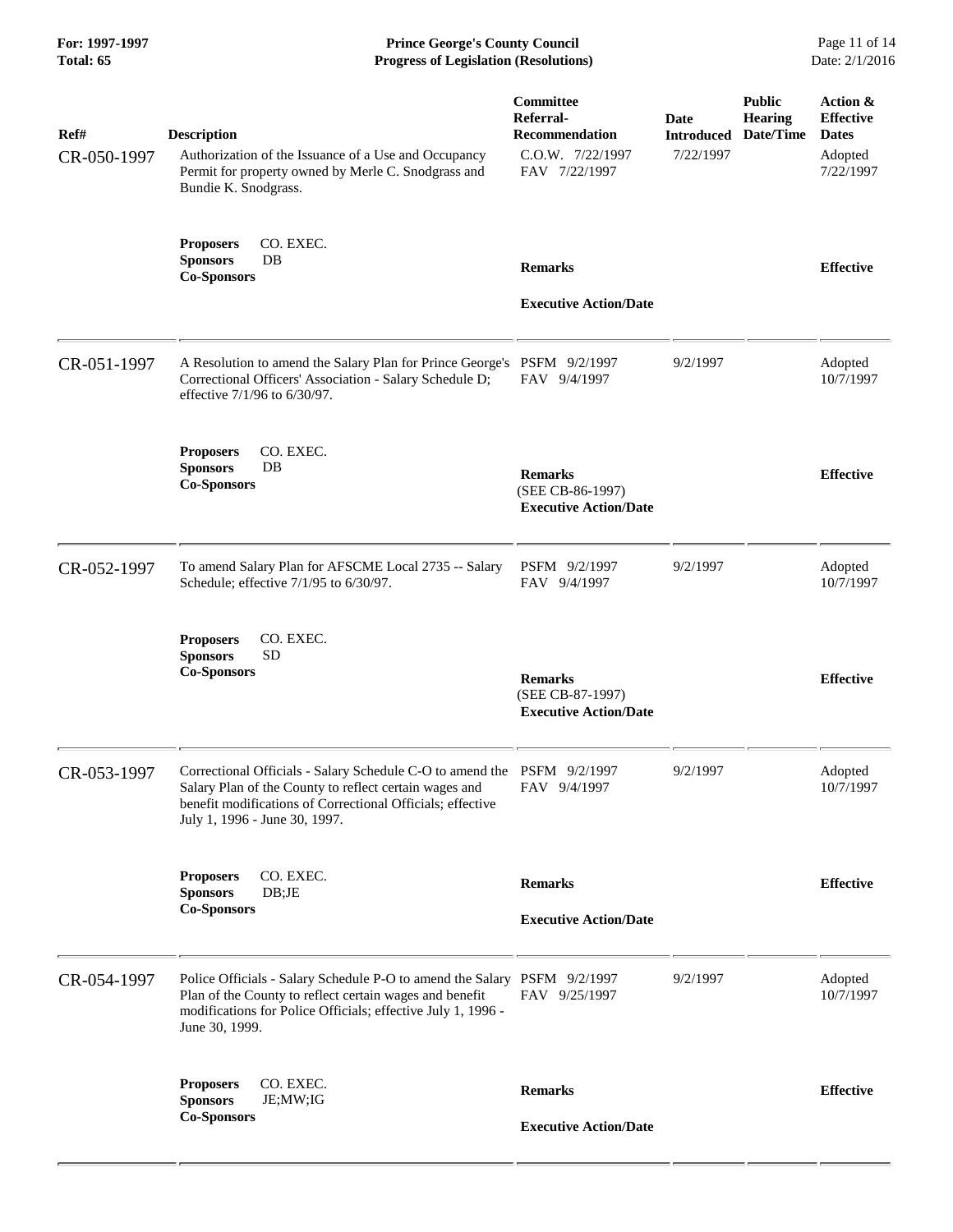**For: 1997-1997 Prince George's County Council** Page 12 of 14<br> **Progress of Legislation (Resolutions)** Date: 2/1/2016 **Total: 65 Progress of Legislation (Resolutions)** 

| Ref#<br>CR-055-1997 | <b>Description</b><br>Ten Year Water & Sewerage Plan (August 1997 Amend-<br>ment Cycle) to change the water & sewer category<br>designations within the 1994 Comprehensive Ten Year<br>Water and Sewerage Plan. | Committee<br>Referral-<br><b>Recommendation</b><br>THE 10/7/1997<br>FAV(A) 11/13/1997 | <b>Date</b><br><b>Introduced</b><br>10/7/1997 | <b>Public</b><br><b>Hearing</b><br>Date/Time<br>11/4/1997<br>1:30 P.M. | Action &<br><b>Effective</b><br><b>Dates</b><br>Adopted<br>11/18/1997 |
|---------------------|-----------------------------------------------------------------------------------------------------------------------------------------------------------------------------------------------------------------|---------------------------------------------------------------------------------------|-----------------------------------------------|------------------------------------------------------------------------|-----------------------------------------------------------------------|
|                     | CO. EXEC.<br><b>Proposers</b><br><b>Sponsors</b><br>DB<br><b>Co-Sponsors</b>                                                                                                                                    | <b>Remarks</b><br><b>Executive Action/Date</b>                                        |                                               |                                                                        | <b>Effective</b><br>12/12/1997                                        |
| CR-056-1997         | A Resolution providing Supplementary Appropriation of<br>Federal, State and Other Funds.                                                                                                                        | PSFM 10/14/1997<br>FAV(A) 10/16/1997                                                  | 10/14/1997                                    |                                                                        | Adopted<br>10/21/1997                                                 |
|                     | CO. EXEC.<br><b>Proposers</b><br><b>Sponsors</b><br>JE;SD;MW;RVR<br><b>Co-Sponsors</b>                                                                                                                          | <b>Remarks</b><br><b>Executive Action/Date</b>                                        |                                               |                                                                        | <b>Effective</b>                                                      |
| CR-057-1997         | Zoning Ordinance No. 35-1997 amending the zoning map<br>for Prince George's County by adopting a Transit District<br>Overlay Zone and Transit District Development Plan for<br>the College Park-Riverdale area. |                                                                                       |                                               |                                                                        | Adopted<br>10/14/1997                                                 |
|                     | D.C.<br><b>Proposers</b><br><b>Sponsors</b><br><b>Co-Sponsors</b>                                                                                                                                               | <b>Remarks</b><br><b>Executive Action/Date</b>                                        |                                               |                                                                        | <b>Effective</b>                                                      |
| CR-058-1997         | To authorize the County to issue economic development<br>revenue bonds to refund a bond originally issued for the<br>Mona Branch Avenue Limited Partnership Facility.                                           | PSFM 10/14/1997<br>FAV 10/16/1997                                                     | 10/14/1997                                    |                                                                        | Adopted<br>10/21/1997                                                 |
|                     | CO. EXEC.<br><b>Proposers</b><br><b>Sponsors</b><br>DB;MW<br><b>Co-Sponsors</b>                                                                                                                                 | <b>Remarks</b><br><b>Executive Action/Date</b><br>S 11/10/1997                        |                                               |                                                                        | <b>Effective</b><br>11/10/1997                                        |
| CR-059-1997         | Invitation to the Royal Bafokeng Nation of South Africa to<br>become a Sister City of Prince George's County, Maryland.                                                                                         |                                                                                       | 10/28/1997                                    |                                                                        | Adopted<br>10/28/1997                                                 |
|                     | DB<br><b>Proposers</b><br><b>Sponsors</b><br>DB<br><b>Co-Sponsors</b>                                                                                                                                           | <b>Remarks</b><br><b>Executive Action/Date</b>                                        |                                               |                                                                        | <b>Effective</b>                                                      |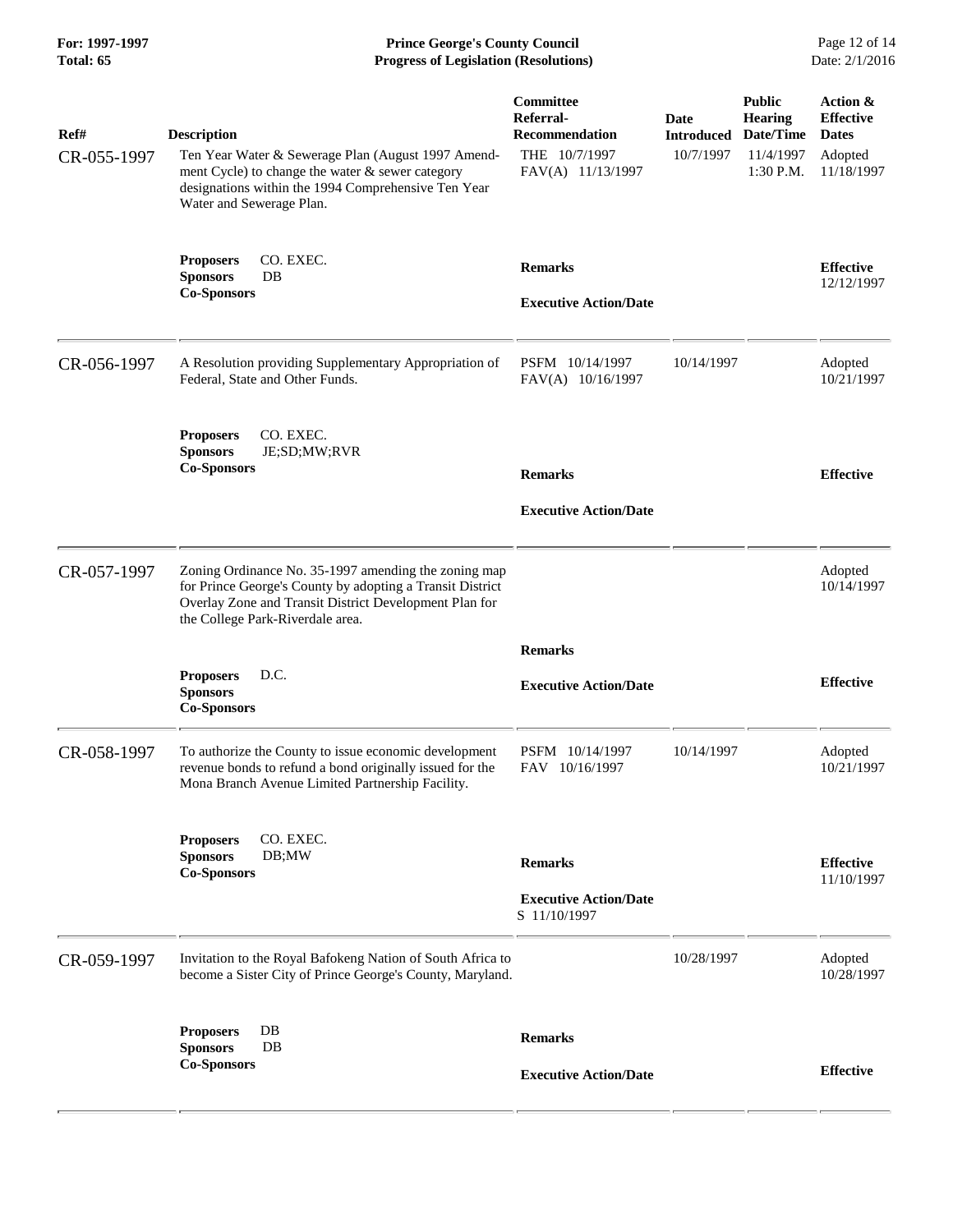**For: 1997-1997 Prince George's County Council** Page 13 of 14<br> **Progress of Legislation (Resolutions)** Date: 2/1/2016 **Total: 65 Progress of Legislation (Resolutions)** 

| Ref#<br>CR-060-1997 | <b>Description</b><br>A resolution to express the sense of the County Council<br>regarding the construction of improvements to major<br>intersections with Indian Head Highway -Maryland Rt.210<br>between the Capital Beltway and Maryland Rt.228.                                  | Committee<br>Referral-<br><b>Recommendation</b><br>THE 10/28/1997 | Date<br><b>Introduced</b><br>10/28/1997 | <b>Public</b><br><b>Hearing</b><br>Date/Time | Action &<br><b>Effective</b><br><b>Dates</b><br>Adopted<br>10/28/1997 |
|---------------------|--------------------------------------------------------------------------------------------------------------------------------------------------------------------------------------------------------------------------------------------------------------------------------------|-------------------------------------------------------------------|-----------------------------------------|----------------------------------------------|-----------------------------------------------------------------------|
|                     | IG<br><b>Proposers</b><br><b>Sponsors</b><br>IG:JE<br><b>Co-Sponsors</b>                                                                                                                                                                                                             | <b>Remarks</b><br><b>Executive Action/Date</b>                    |                                         |                                              | <b>Effective</b>                                                      |
| CR-061-1997         | Approval of Issuance of Refunding Bonds of the Housing<br>Authority for Foxglenn Apartments.                                                                                                                                                                                         | THE 10/28/1997<br>FAV 11/13/1997                                  | 10/28/1997                              |                                              | Adopted<br>11/25/1997                                                 |
|                     | CO. EXEC.<br><b>Proposers</b><br><b>Sponsors</b><br>DB;SD<br><b>Co-Sponsors</b>                                                                                                                                                                                                      | <b>Remarks</b><br><b>Executive Action/Date</b>                    |                                         |                                              | <b>Effective</b>                                                      |
| CR-062-1997         | An Act to amend the Salary Plan of the County to reflect<br>certain modifications for General Schedule employees and<br>suspend the submission, processing and implementation of<br>all classification review requests of encumbered position<br>(desk audits) for a certain period. | <b>Remarks</b>                                                    | 11/17/1997                              |                                              | Adopted<br>11/17/1997                                                 |
|                     | CO. EXEC.<br><b>Proposers</b><br><b>Sponsors</b><br>AS; MW; DB<br><b>Co-Sponsors</b>                                                                                                                                                                                                 | <b>Executive Action/Date</b>                                      |                                         |                                              | <b>Effective</b>                                                      |
| CR-063-1997         | A Resolution directing that the Prince George's County<br>Planning Department of the M-NCPPC prepare legislation<br>which will establish a growth management program for<br>Prince George's County.                                                                                  |                                                                   | 11/25/1997                              |                                              | Adopted<br>11/25/1997                                                 |
|                     |                                                                                                                                                                                                                                                                                      | <b>Remarks</b>                                                    |                                         |                                              |                                                                       |
|                     | DB;JE<br><b>Proposers</b><br>DB;JE<br><b>Sponsors</b><br><b>Co-Sponsors</b>                                                                                                                                                                                                          | <b>Executive Action/Date</b>                                      |                                         |                                              | <b>Effective</b>                                                      |
| CR-064-1997         | A Resolution concerning the Community Park/School<br>Initiative for the purpose of endorsing the Community<br>Park/School Initiative and expressing support of the efforts<br>of the Working Group reviewing the feasibility of the<br>Initiative.                                   |                                                                   | 11/25/1997                              |                                              | Adopted<br>11/25/1997                                                 |
|                     |                                                                                                                                                                                                                                                                                      | <b>Remarks</b>                                                    |                                         |                                              |                                                                       |
|                     | DB;JE<br><b>Proposers</b><br><b>Sponsors</b><br>DB;JE<br><b>Co-Sponsors</b>                                                                                                                                                                                                          | <b>Executive Action/Date</b>                                      |                                         |                                              | <b>Effective</b>                                                      |